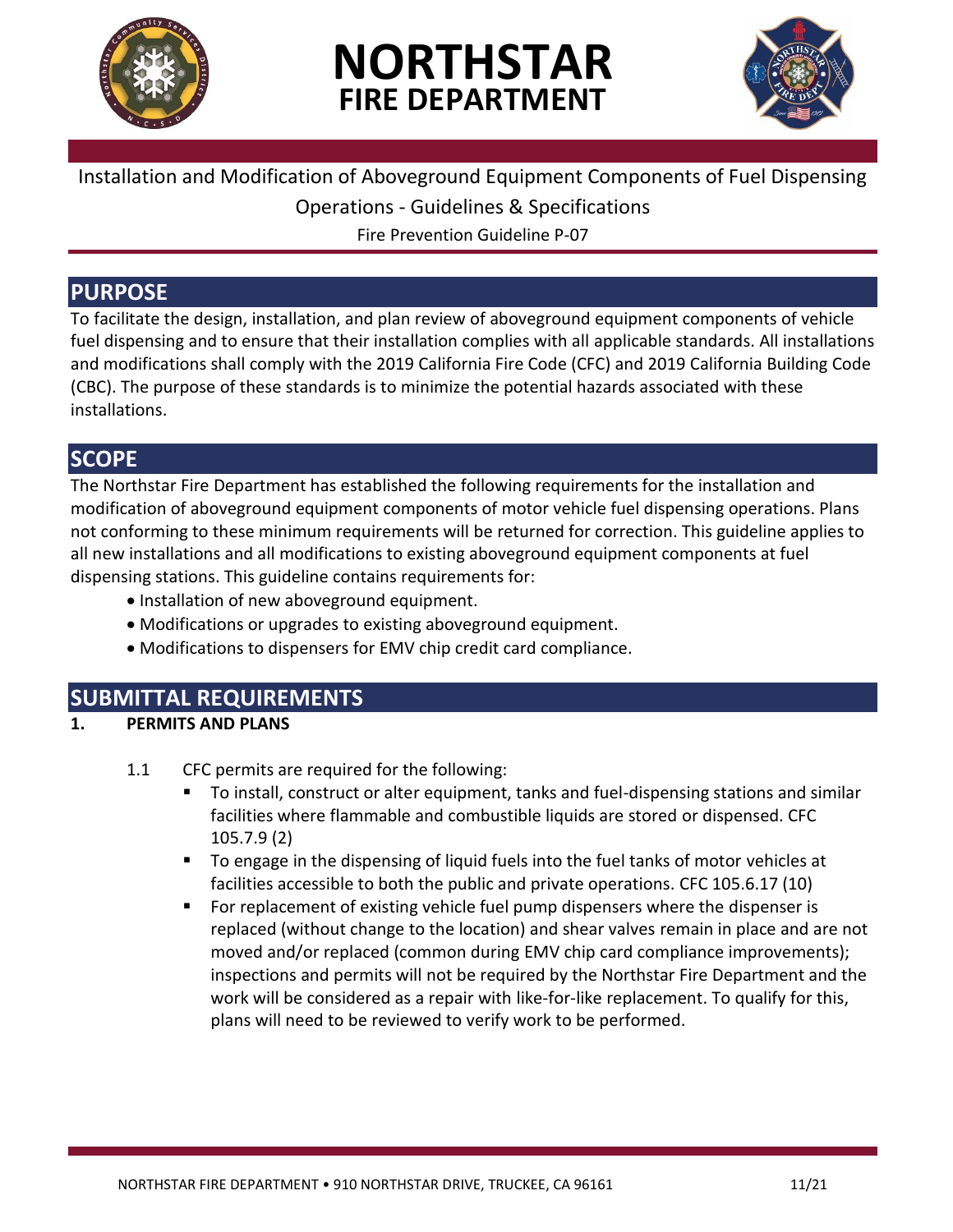## Installation and Modification of Aboveground Equipment Components of Fuel Dispensing Operations – Guidelines & Specifications Fire Prevention Guideline P-07

#### **2. GENERAL PLAN REQUIREMENTS**

- 2.1 All new plan submittals and revisions will consist at a minimum 1 electronic copy. All electronic formats will be accepted and may be submitted via email or on CD, DVD or Memory Stick.
- 2.2 Plans shall be reviewed and approved by the Placer County Building Department and all other necessary agencies prior to being submitted for review to the Northstar Fire Department.
- 2.3 Specify a clear scope of work on the coversheet of the plan.
- 2.4 Specify the legal address on the coversheet of the plan.
- 2.5 The plan shall contain an equipment list that identifies all equipment to be installed. The equipment list shall specify the equipment, model number, location reference, and UL listing for each piece of equipment.
- 2.6 Provide the manufacturers' specification sheets for the following items; highlight the style, type, model, etc., and the UL listing for each piece of equipment:
	- **Piping**
	- Equipment in vapor processing systems
	- Hoses
	- Electrical equipment
	- Valves
	- Dispensers
	- Joints
	- Controls
	- Vapor pumps
	- Hose nozzles
	- Flame arresters
	- Valves
	- Fire checks or flame prevention
- 2.7 Clearly identify existing equipment.
- 2.8 Plans shall be scaled to a national recognized standard.
- 2.9 Plans shall contain all notes outlined in Section 12.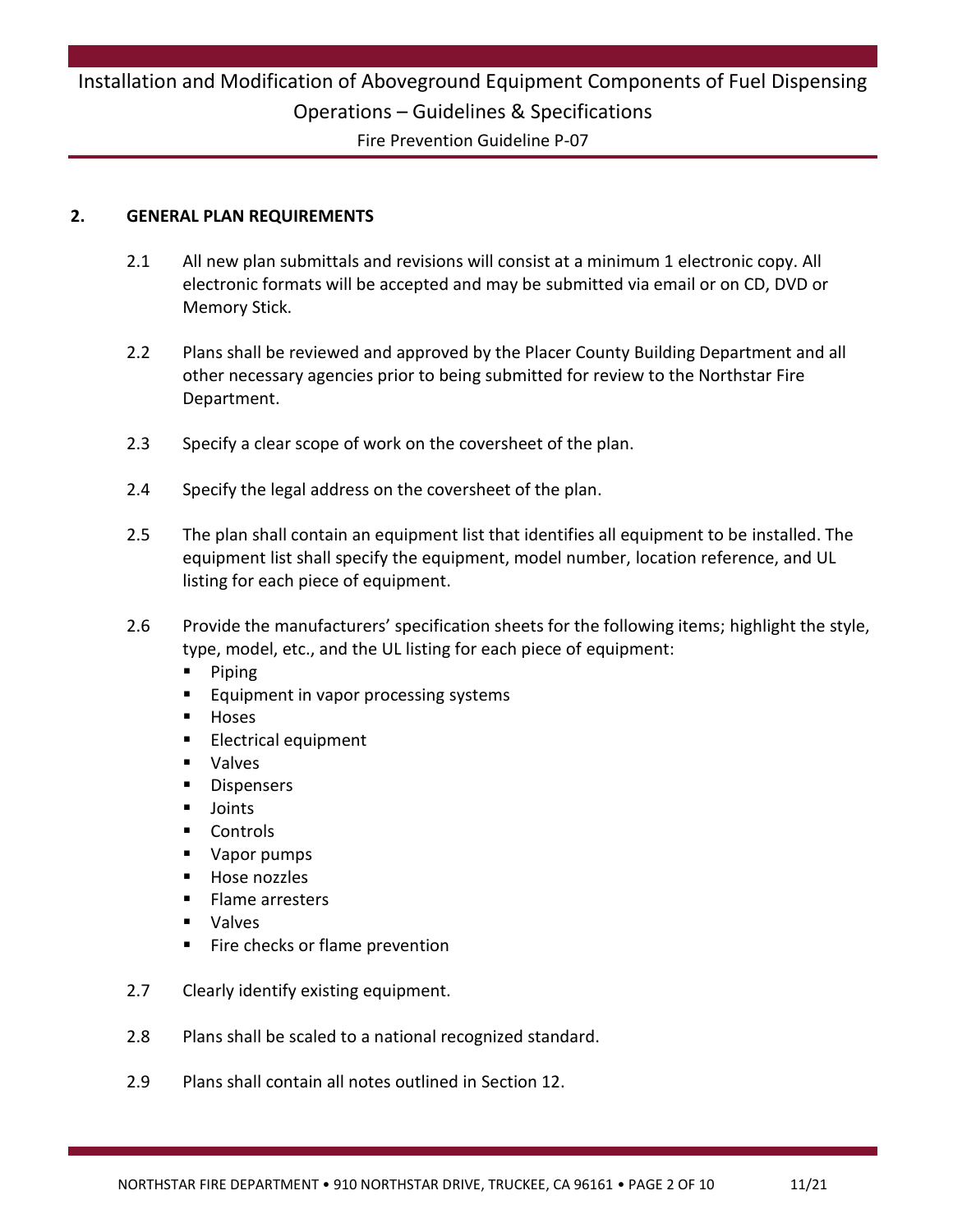Fire Prevention Guideline P-07

#### **3. SITE PLAN REQUIREMENTS**

- 3.1 The following information shall be specified on a scaled site plan:
	- Contents and maximum holding capacity of each tank in gallons.
	- **Location of fire hydrants.**
	- **Property line location.**
	- Buildings and all building openings within 30 feet of the existing or proposed UST.
	- Location and labeling of emergency disconnect devices. Emergency shutdown devices shall be provided for all fuel dispensers. Emergency shutdown devices for fuel dispensers shall be clearly labeled "EMERGENCY FUEL SHUTOFF" with signs in an approved location(s). Emergency disconnect switches shall be located within 100 feet of, but not less than 20 feet from, dispensers. CFC 2303.2
	- Location of dispensers. Dispensing devices shall be located as follows:
		- o Ten feet or more from property lines.
		- $\circ$  Ten feet or more from buildings with combustible exterior wall surfaces or buildings having non-combustible exterior wall surfaces that are not part of a onehour fire-resistive assembly, except canopies constructed in accordance with the CBC.
		- $\circ$  Such that all portions of the vehicle being fueled will be on the premises of the motor vehicle fuel dispensing station.
		- $\circ$  Such that the nozzle, when the hose is fully extended, will not reach within five feet of building openings.
		- o Such that the nozzle, when the hose is fully extended, will be 20 feet or more from fixed sources of ignition. CFC 2303.1
	- The method of preventing spills from flowing into buildings, sidewalks, streets, highways, drainage canals, ditches, storm drains, sewers, flood control channels, etc. Acceptable methods include grading driveways or raising doorsills. CFC 2305.3
	- Vehicular protection: where dispensing devices are mounted on grade, they shall be protected at each end with a minimum of two concrete-filled steel posts, 6 inches in diameter, having a minimum 3 foot deep footing not less than 15 inches in diameter and projecting above grade at a minimum of 3 feet. They shall be located not less than 4 feet nor more than 5 feet from fuel dispensers or point-of–sale devices, or equivalent means approved by the chief. CFC 2303.1.1
	- Location and rating of fire extinguisher(s). Fire extinguishers in compliance with Section 906 of the CFC, with a minimum rating of 2-A:20-B:C shall be provided and located not more than 75 feet from any pump, dispenser, or storage tank fill-pipe openings. CFC 2305.5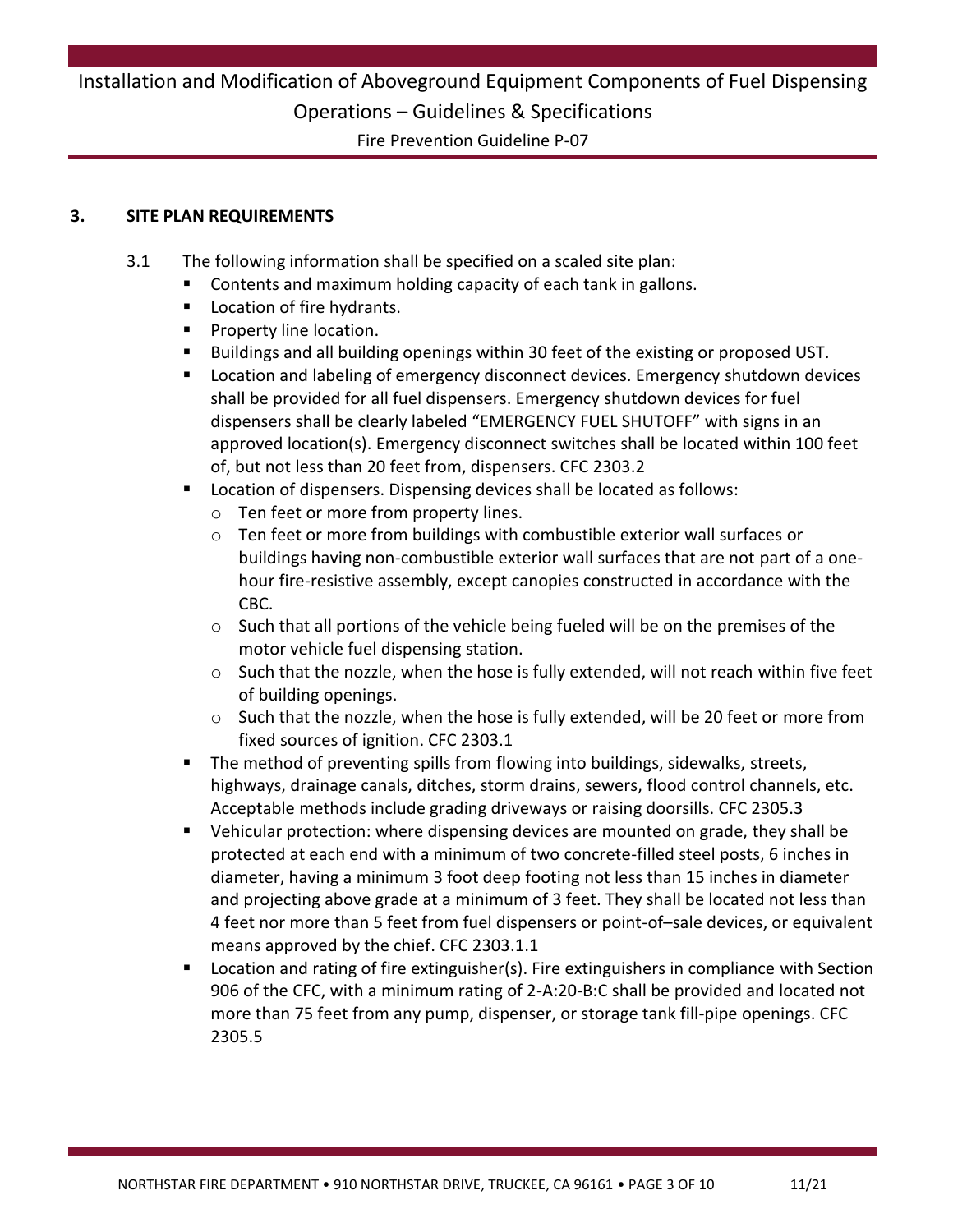Fire Prevention Guideline P-07

#### **4. FILLING AND DISPENSING OPERATIONS**

4.1 Openings for manual gauging, if independent of the fill pipe, shall be provided with a liquid-tight cap or cover. Covers shall be kept closed when not gauging. If inside a building, such openings shall be protected against liquid overflow and possible vapor release by means of a spring-loaded check valve or other approved device. CFC 5704.2.7.5.4

#### **5. FUEL DISPENSERS**

- 5.1 Fuel dispensers shall comply with the following:
	- Only listed equipment including but not limited to electrical, shall be used.
	- Class I and II liquids shall be transferred from underground tanks by means of fixed, listed/approval pumps designed and equipped to allow control of the flow and to prevent leakage or accidental discharge. CFC 2306.7.2
	- Dispensers shall be installed and securely fastened in accordance with the manufacturers specifications. Fastening by hose or conduit alone is not allowed. Dispensers shall either be secured to an elevated island or be secured and provide vehicle impact protection per Section 312. CFC 2306.7.3
	- Class I and II liquids shall be transferred from tanks by means of fixed pumps designed and equipped to allow control of the flow and prevent leakage or accidental discharge. CFC 2306.7.2
	- A listed automatic-closing-type hose nozzle valve with or without a latch-open device shall be provided on island-type dispensers used for dispensing Class I, II or IIIA liquids. Overhead-type dispensing units shall be provided with a listed automatic-closing-type hose nozzle valve without a latch-open device. CFC 2306.7.6

#### **6. CONTAINMENT, LEAK DETECTION, MONITORING, AND CORROSION PROTECTION**

- 6.1 The containment, leak detection, monitoring, and corrosion protection systems shall comply with the following:
	- Underground storage tank systems shall be provided with an approved method of detecting leaks from any component of the system that is designed and installed in accordance with NFPA 30. CFC 5704.2.11.4.2
	- Where remote pumps are used to supply fuel dispensers, each pump shall have installed on the discharge side a listed leak detection device that will detect a leak in the piping and dispensers and provide an indication. A leak detection device is not required if the piping from the pump discharge to under the dispenser is above ground and visible. CFC 2306.7.7.1
	- To control spillage during filling of underground tanks, each tank must have a spill container that is noncombustible and permanently fixed to the tank. The fill pipes shall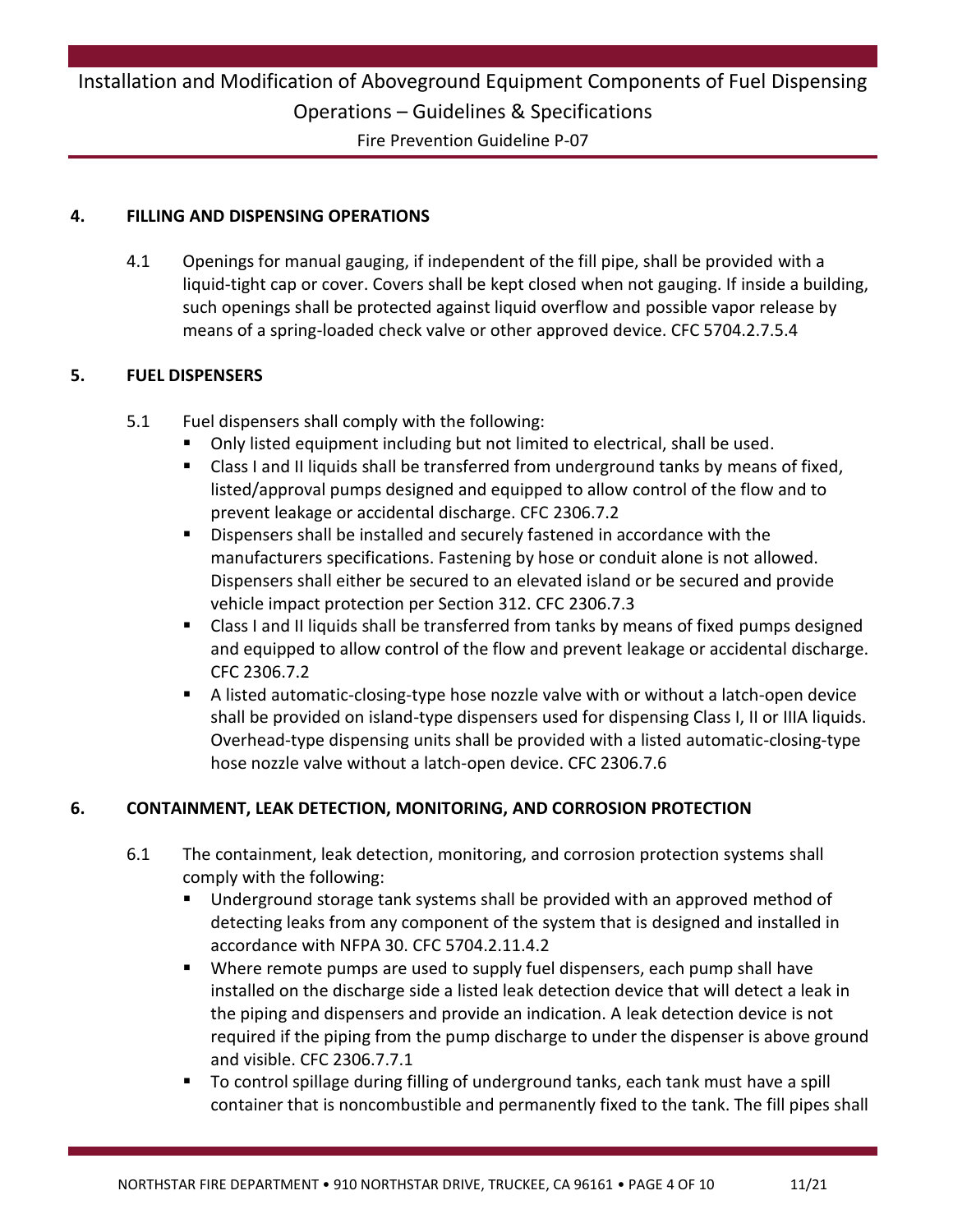Fire Prevention Guideline P-07

be equipped with a spill container and an overfill prevention system in accordance with NFPA 30. CFC 5004.2

 Where subject to external corrosion, piping, related fluid-handling components and supports for both underground and aboveground applications shall be fabricated from noncorrosive materials, and coated or provided with corrosion protection. Dissimilar metallic parts that promote galvanic action shall not be joined. CFC 5703.6.5

#### **7. PIPING**

- 7.1 Piping system shall comply with the following:
	- Piping systems shall contain a sufficient number of manual control valves and check valves to operate the system properly and to protect the plant under both normal and emergency conditions. Piping systems in connection with pumps shall contain a sufficient number of such valves to control properly the flow of liquids in normal operation and in the event of physical damage or fire exposure. CFC 5703.6.6
	- An approved automatic emergency shutoff valve designed to close in the event of a fire or impact shall be properly installed in the liquid supply line at the base of each dispenser supplied by a remote pump. The valve shall be installed so that the shear groove is flush with or within ½ inch of the top of the concrete dispenser island and there is clearance provided for maintenance purposes around the valve body and operating parts. The valve shall be installed at the liquid supply line inlet of each overhead-type dispenser. Where installed, a vapor return line located inside the dispenser housing shall have a shear section or approved flexible connector for the liquid supply line emergency shutoff valve to function.
	- Emergency shutoff valves shall be installed and maintained in accordance with the manufacturer's instructions, tested at the time of initial installation and at least yearly thereafter in accordance with Section 2305.2.4. CFC 2306.7.4
	- Fiberglass-reinforced plastic piping need not be provided with flexible joints in locations where both of the following conditions are present:
		- o Piping does not exceed four inches in diameter; and
		- $\circ$  Piping has a straight run of not less than four feet on one side of the connection when such connections result in a change of direction. In lieu of the minimum fourfoot straight run length, approved and listed flexible joints are allowed in dispensers and suction pumps, at submerged pumps and tanks, and where vents extend aboveground. CFC 5703.6.9.1
	- Pipe and tubing shall be bent in accordance with ASME B31.9. CFC 5703.6.11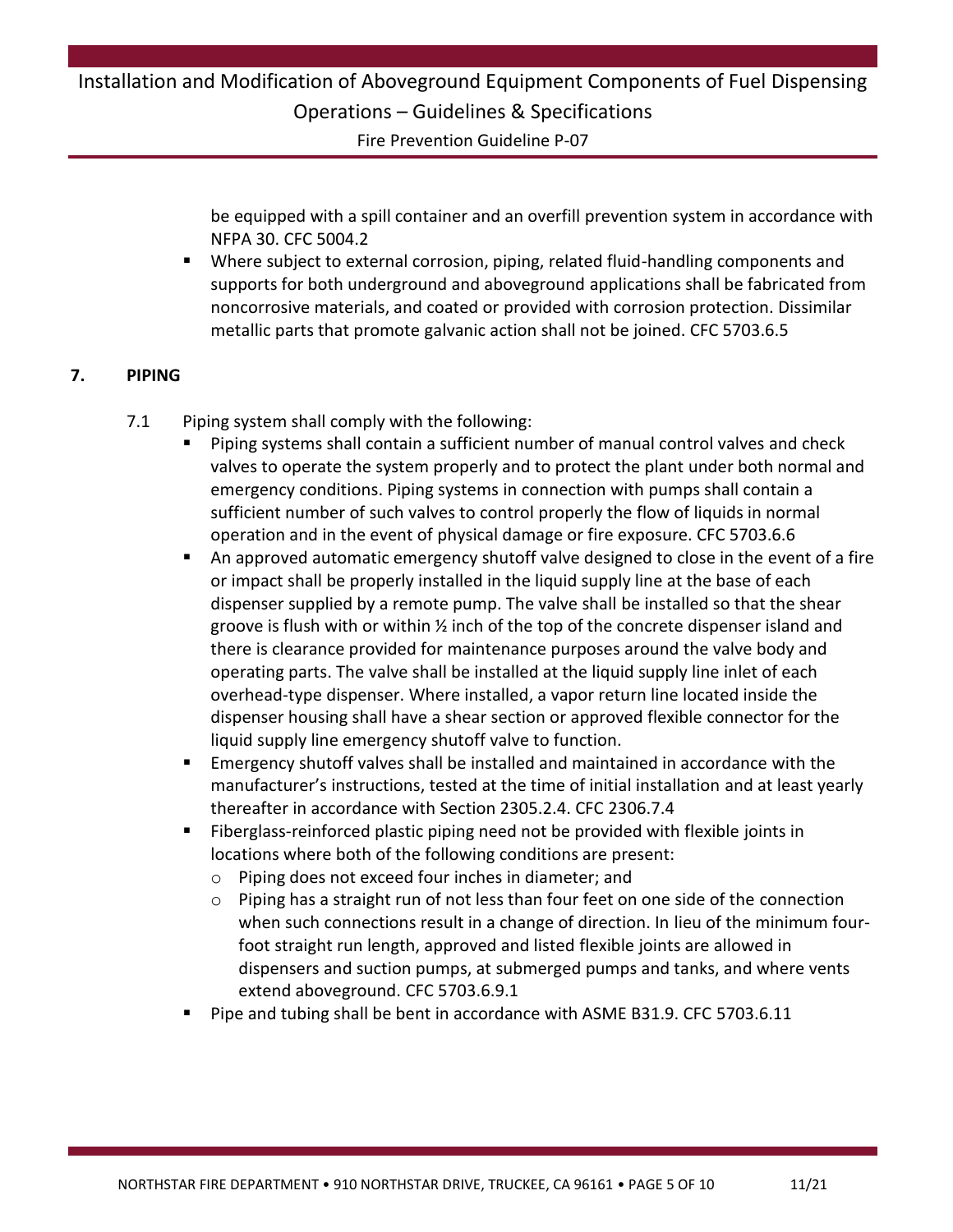Fire Prevention Guideline P-07

#### **8. VENTING**

- 8.1 Venting systems shall comply with the following:
	- Vent pipe outlets for tanks storing Class I, II or III-A liquids shall be located such that the vapors are released at a safe point outside of buildings and not less than 12 feet above the adjacent ground level. Vapors shall be discharged upward or horizontally away from closely adjacent walls to assist in vapor dispersion. Vent outlets shall be located such that flammable vapors will not be trapped by eaves or other obstructions and shall be at least five feet from building openings or lot lines of properties that can be built upon. Class IIIB liquids are allowed to discharge inside a building if the vent is a normally closed vent. CFC 5704.2.7.3.3
	- Vent piping shall be designed, sized, constructed and installed in accordance with Section 5703.6. Vent pipes shall be installed such that they will drain toward the tank without sags or traps in which liquid can collect. Vent Pipes shall be installed in such a manner as to not be subject to physical damage or vibration. CFC 5704.2.7.3.4
	- For underground tanks, manifolded vent pipes shall be sized to prevent system pressure limits from being exceeded when manifolded tanks are filled simultaneously. CFC 5704.2.7.3.5
	- Use of flame arresters in piping systems shall be in accordance with API 2000. CFC 5704.2.7.3.2
	- Tank vent piping shall not be manifolded unless required for special purposes such as vapor-recovery, vapor conservation or air pollution control. CFC 5704.2.7.3.5
	- Vent piping for tanks storing Class I liquids shall not be manifolded with vent piping for tanks storing Class II or III liquids unless positive means are provided to prevent contamination and possible changes in classification of the less volatile liquid. CFC 5704.2.7.3.5
	- **Tanks and pressure vessels storing Class IB or IC liquids shall be equipped with venting** devices which shall be normally closed except when venting under pressure or vacuum conditions, or with listed flame arrestors. The vents shall be installed and maintained in accordance with Section 21.4.3 of NFPA 30 or API 2000. CFC 5704.2.7.3.2

#### **9. VAPOR RECOVERY**

- 9.1 Vapor recovery systems shall comply with CFC 2306.7.9:
	- **Dispensing devices incorporating provisions for vapor recovery shall be listed and** labeled. CFC 2306.7.9.1.1
	- Means shall be provided to shut down fuel dispensing in the event the vapor-return line becomes blocked. CFC 2306.7.9.1.1
	- An acceptable method shall be provided to close off the vapor-return line from dispensers when the product is not being dispensed. CFC 2306.7.9.1.2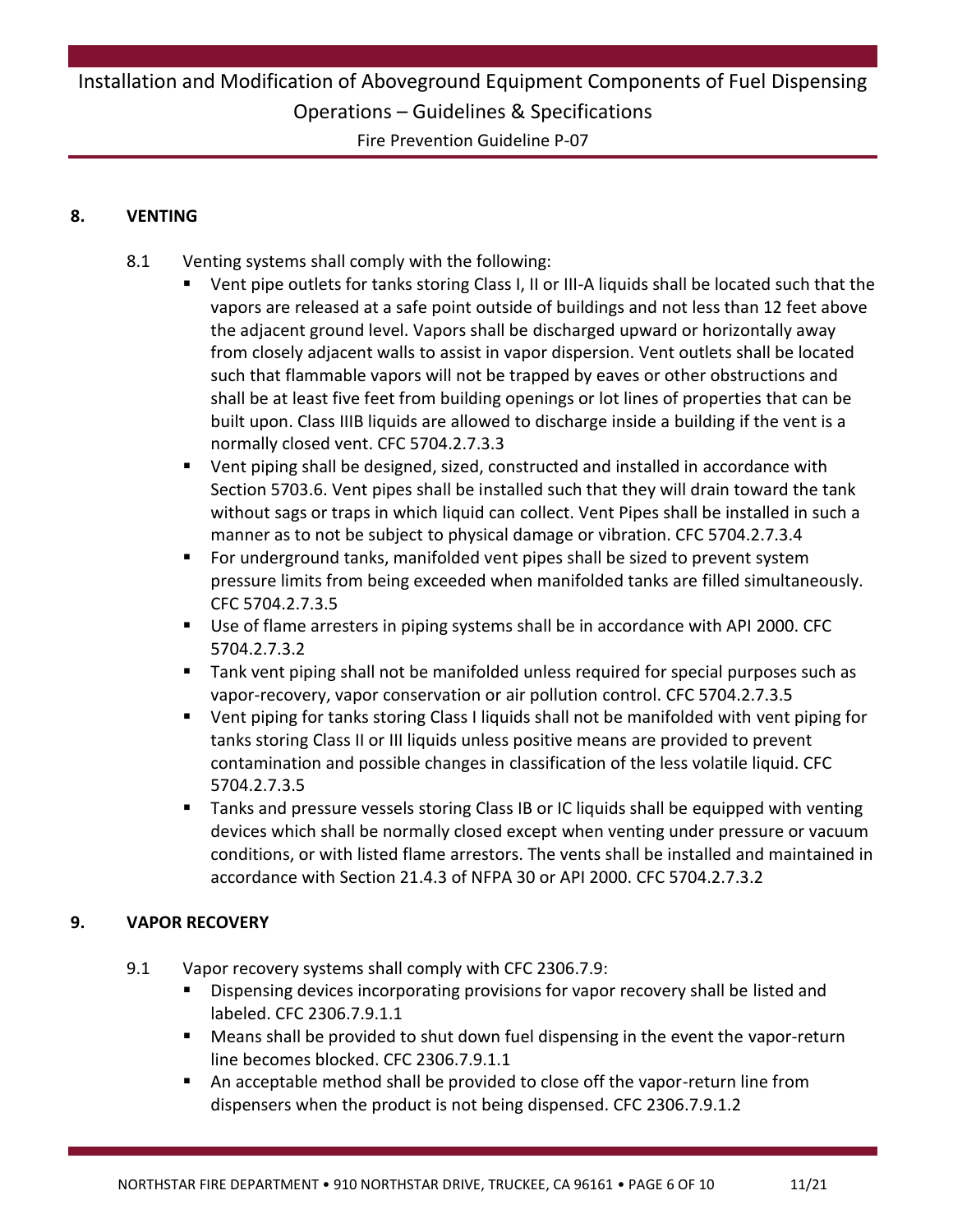Fire Prevention Guideline P-07

- Nonmetallic piping shall be installed in accordance with the manufacturer's installation instructions. CFC 2306.9.1.3
- An approved shear joint shall be rigidly mounted and connected by a union in the vapor-return piping at the base of each dispensing device. The shear joint shall be mounted flush with the top of the surface on which the dispenser is mounted. CFC 2306.7.9.1.4
- Flexible joints shall be listed and approved and shall be installed on underground liquid, vapor, and vent piping at the following locations:
	- o Where piping ends at pump islands and vent risers; and
	- $\circ$  At points where differential movement in the piping can occur. CFC 5703.6.9
- Fiberglass-reinforced plastic piping need not be provided with flexible joints in locations where both of the following conditions are present:
	- o Piping does not exceed four inches in diameter; and
	- o Piping has a straight run of not less than four feet on one side of the connection when such connections result in a change of direction. In lieu of the minimum fourfoot straight run length, approved and listed flexible joints are allowed to be used under dispensers and suction pumps, at submerged pumps and tanks, and where vents extend aboveground. CFC 5703.6.9.1
- Vapor-processing systems that introduce air into the underground piping or storage tanks shall be provided with equipment for prevention of flame propagation that has been tested and listed as suitable for the intended use. CFC 2306.7.9.2.1
- Vapor-processing equipment shall be located at or above grade. Sources of ignition shall be located not less than 50 feet from fuel-transfer areas and not less than 18 inches above tank fill openings and tops of dispenser islands. CFC 2306.7.9.2.2
- Vapor-processing units shall be located not less than 10 feet from the nearest building or property line of a lot that can be built upon, except where the required distances to buildings, property lines, or fuel-transfer areas cannot be obtained, in which case means shall be provided to protect equipment against fire exposure. Acceptable means include:
	- $\circ$  Approved protective enclosures, which extend at least 18 inches above the equipment, constructed of fire-resistant or noncombustible materials; or
	- o Fire protection using an approved water-spray system. CFC 2306.7.9.2.2
- Vapor-processing equipment shall be located a minimum of 20 feet from dispensing devices. Processing equipment shall be protected against physical damage by guardrails, curbs, protective closures or fencing. Where approved protective enclosures are used, approved means shall be provided to ventilate the volume within the enclosure to prevent pocketing of flammable vapors. CFC 2306.7.9.2.2.1 Where a down slope exists towards the location of the vapor-processing unit from a fuel-transfer area, the fire code official is authorized to require additional separation by distance and height. CFC 2306.7.9.2.2.3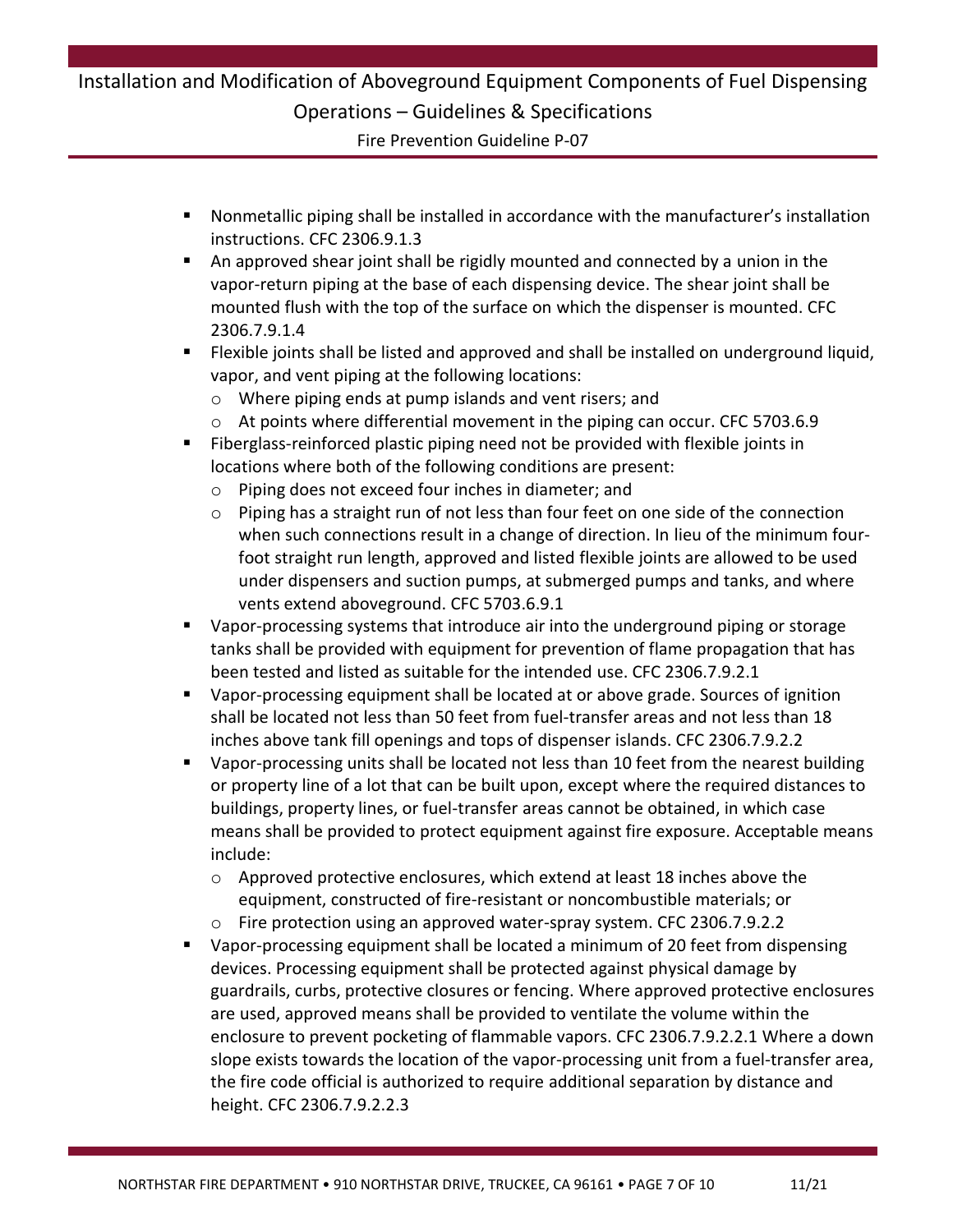### Installation and Modification of Aboveground Equipment Components of Fuel Dispensing Operations – Guidelines & Specifications Fire Prevention Guideline P-07

- Vapor-processing units shall be securely mounted on concrete, masonry, or structural steel supports on concrete or other noncombustible foundations. CFC 2306.7.9.2.3
- Vapor-recovery and vapor-processing equipment is allowed to be installed on roofs when approved. CFC 2306.7.9.2.3
- Vapor-return lines shall be installed in a manner that drains back to the tank, without sags or traps in which liquid can become trapped. If necessary due to grade, condensate tanks are allowed in vapor-return piping. Condensate tanks shall be designed and installed so that they can be drained without being opened. CFC 2306.7.9.1.3
- Equipment in vapor-processing systems, including hose nozzle valves, vapor pumps, flame arresters, fire checks or systems for prevention of flame propagation and controls and shall be individually listed for the intended use in a specified manner. CFC 2306.7.9.2.1
- Electrically energized vapor-recovery equipment shall be directly connected to and controlled by the emergency pump shutoff switch. CFC 2306.7.4

#### **10. ELECTRICAL**

- 10.1 Electrical equipment including heat-producing appliances must be approved for the particular hazards anticipated at the facility and the hazardous nature of flammable and combustible liquids. Electrical equipment and appurtenances shall comply with the following:
	- Chapter 8 of NFPA 30A, NFPA 70 and the 2019 Electrical Code and CFC Table 5703.1.1

#### **11. TESTING AND INSPECTION**

- 11.1 Testing and Inspections shall comply with the following:
	- Northstar Fire Department will require proof of Placer County Building Department approval at the first inspection. Maintain a copy of the Northstar Fire Department stamped approved plans at the job site.
	- Northstar Fire Department shall conduct a final inspection of all operating systems. Contact the Northstar Fire Department for inspection at least two working days ahead of test.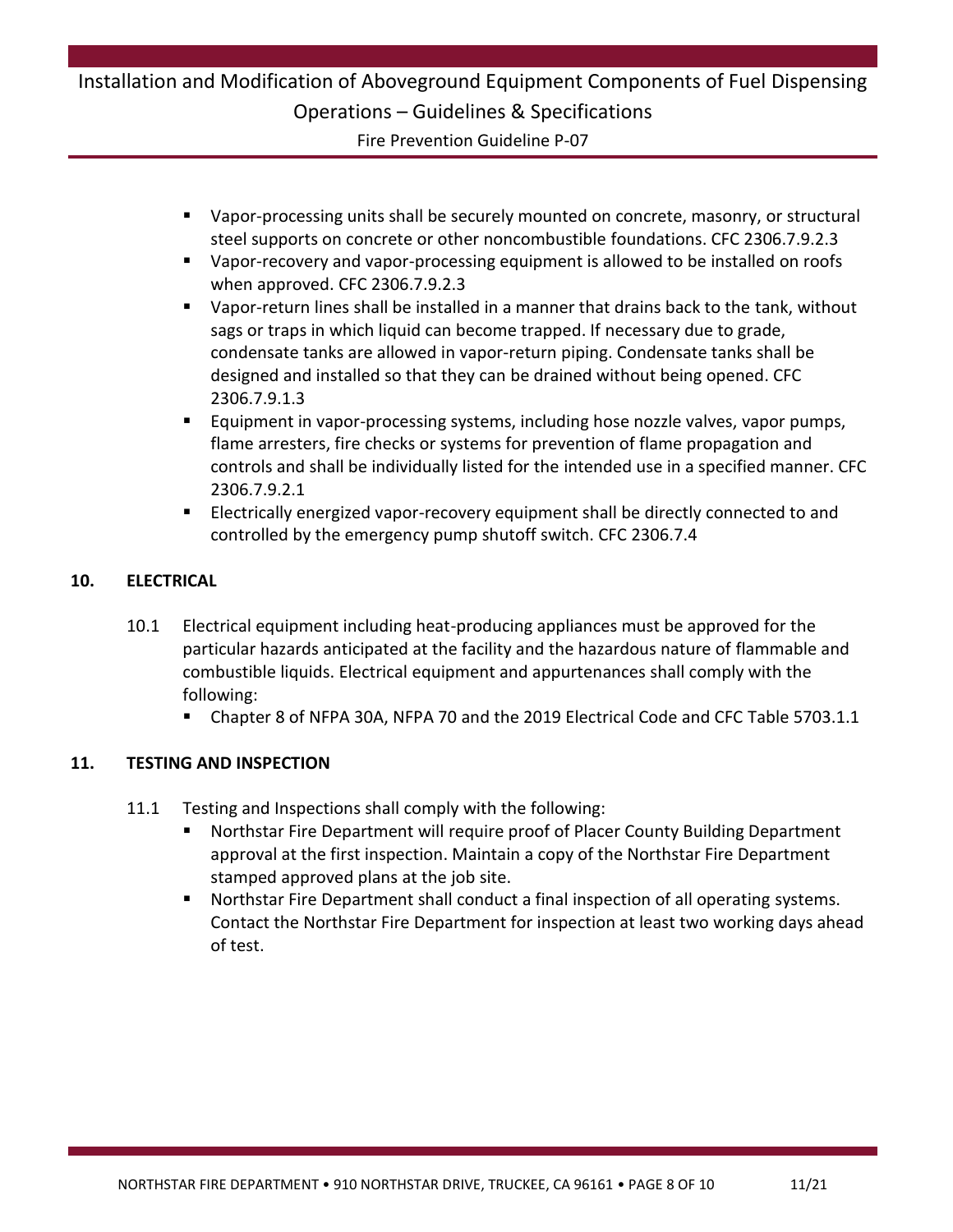Fire Prevention Guideline P-07

#### **12. NOTES**

- 12.1 Place the following notes, verbatim, on the plans:
	- Fire department final inspection required. Schedule inspection at least two days in advance.
	- Activation of the emergency shutdown devices shall stop the transfer of fuel to the dispensers and close all valves that supply fuel to the dispensers.
	- Emergency shutdown devices shall be distinctly labeled "EMERGENCY FUEL SHUTDOWN DEVICE".
	- The dispensing of fuel into the fuel tanks of motor vehicles or portable containers shall be under the supervision of a qualified attendant at all times, except at approved unsupervised locations.
	- Flammable and combustible liquids and petroleum waste products shall not be discharged or released to sidewalks, streets, highways, drainage canals, ditches, storm drains, sewers, flood-control channels, lakes, rivers, tidal waterways, etc.
	- The attendant's primary function shall be to supervise, observe, and control the dispensing of motor fuels. The attendant shall prevent the dispensing of flammable and combustible liquids into containers not in compliance with code, control sources of ignition, give immediate attention to accidental spills or releases and shall be prepared to use fire extinguishers. A method of communicating with the fire department shall be provided for the attendant.
	- Electrical equipment shall be in accordance with any and all of the following: Chapter 8 of NFPA 30A, NFPA 70 and the 2019 Electrical Code and CFC Table 5703.1.1.
	- Signs prohibiting smoking, prohibiting dispensing into unapproved containers, and requiring vehicle engines to be stopped during fueling shall be conspicuously posted within sight of each dispenser.
	- Weeds, grass, brush, trash, and other combustible materials shall be kept not less than ten feet from fuel storage vessels and fuel-handling equipment.

#### **13. INSTALLATION OF NEW ABOVEGROUND EQUIPMENT COMPONENTS AT UNSUPERVISED FUEL DISPENSING STATIONS—ADDITIONAL REQUIREMENTS.**

- 13.1 All the above requirements for supervised fuel dispensing apply as well as the following:
	- Provide a letter signed by the owner/operator of the unsupervised dispensing station that details the following:
		- o Hours of operation
		- $\circ$  The owner or operator provides, and is accountable for, daily site visits, regular equipment inspection and maintenance, conspicuously posted instructions for the safe operation of dispensing equipment, and posted telephone numbers for the owner or operators. CFC 2304.3.1